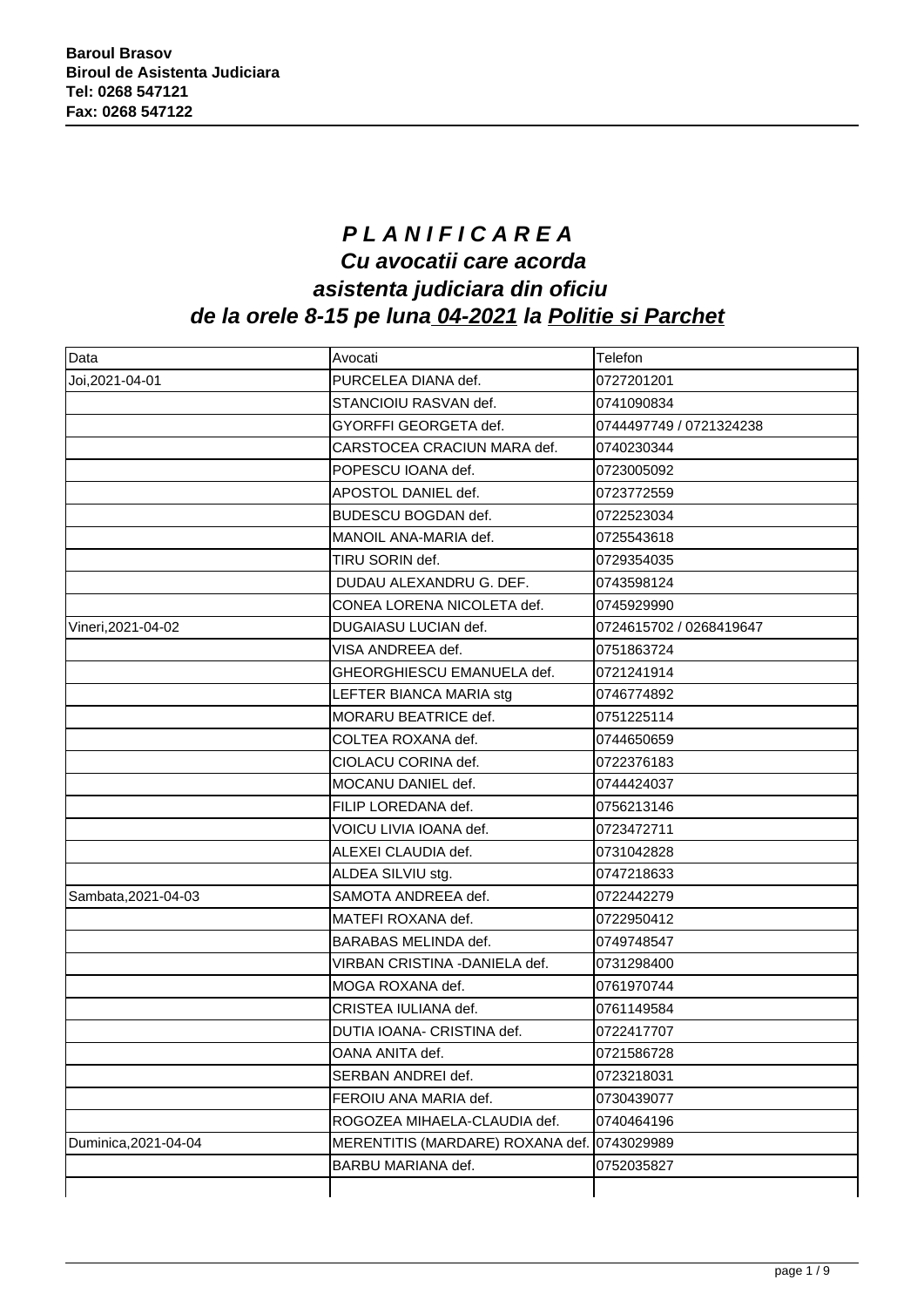| Data                 | Avocati                           | Telefon     |
|----------------------|-----------------------------------|-------------|
|                      | TODOR ANDREEA def.                | 0721332076  |
|                      | PUIU - NAN RARES def.             | 0723355034  |
|                      | BATUSARU CRINELA def.             | 0741634641  |
|                      | CERNAT DIANA ADRIANA stg.         | 0720125036  |
|                      | GHEORGHE ALEXANDRU def.           | 0745316539  |
|                      | OANCIA MIRCEA- ADRIAN def.        | 0744518545  |
|                      | TARZIU IONELA def.                | 0722509021  |
|                      | TERMURE PAUL-MIHAI def.           | 0746245148  |
|                      | ZAHARIE ALEXANDRA stg.            | 0747514936  |
| Luni, 2021-04-05     | MARIAN CORINA def.                | 0741632518  |
|                      | MIRICIOIU CLARA def.              | 0740494332  |
|                      | PANTARU OANA def.                 | 0720021495  |
|                      | DOMOKOS ALEXANDRA def.            | 0749430882  |
|                      | OLARU IOAN def.                   | 0722527175  |
|                      | LUCACI LUCIAN def.                | 0722178424  |
|                      | <b>BALINT TUNDE def.</b>          | 0726108064  |
|                      | NEACSU MARGARETA def.             | 0744756665  |
|                      | ZEBCIUC LAURA def.                | 0744493649  |
|                      | MUNTEANU-BUMBEA DACIANA def.      | 0723676410  |
|                      | LASCU HANNELORE stg.              | 0738954205  |
| Marti, 2021-04-06    | <b>ENACHE CARMEN-BEATRICE stg</b> | 0744267182  |
|                      | FILIP MUNTEAN HORIA def.          | 0787 643374 |
|                      | <b>BULAI CATALINA def.</b>        | 0727884410  |
|                      | CRISTOLOVEAN NICOLETA def.        | 0748494722  |
|                      | COLT ANA-GEORGIANA def.           | 0727330352  |
|                      | NITOIU LORENA def.                | 0722349342  |
|                      | GHEORGHE GEANINA def.             | 0741044941  |
|                      | IOSIF NITA EMILIA def.            | 0746094019  |
|                      | PRUTEANU GEORGIANA def.           | 0726369117  |
|                      | JUNCU AURELIA def.                | 0745136084  |
|                      | NEGREA MIRCEA stg                 | 0748333368  |
| Miercuri, 2021-04-07 | BOC OANA ALEXANDRA def.           | 0727 260459 |
|                      | POTEA MARIUS def.                 | 0722226767  |
|                      | SANDU GABRIELA def.               | 0740121187  |
|                      | POTINCU RAMONA def.               | 0744899010  |
|                      | LICA DRAGOS def.                  | 0728495263  |
|                      | PLOSZA FRANCISC stg               | 0758458060  |
|                      | BOGDANESCU ANA MARIA def.         | 0766774146  |
|                      | MIESS ELEONORA def.               | 0745056134  |
|                      | POPA IOAN- FLORIN def.            | 0724213848  |
|                      | COLTEA FLAVIUS-ALEXANDRU def.     | 0754882032  |
|                      | DINU CARMEN stg                   | 0743200918  |
|                      |                                   |             |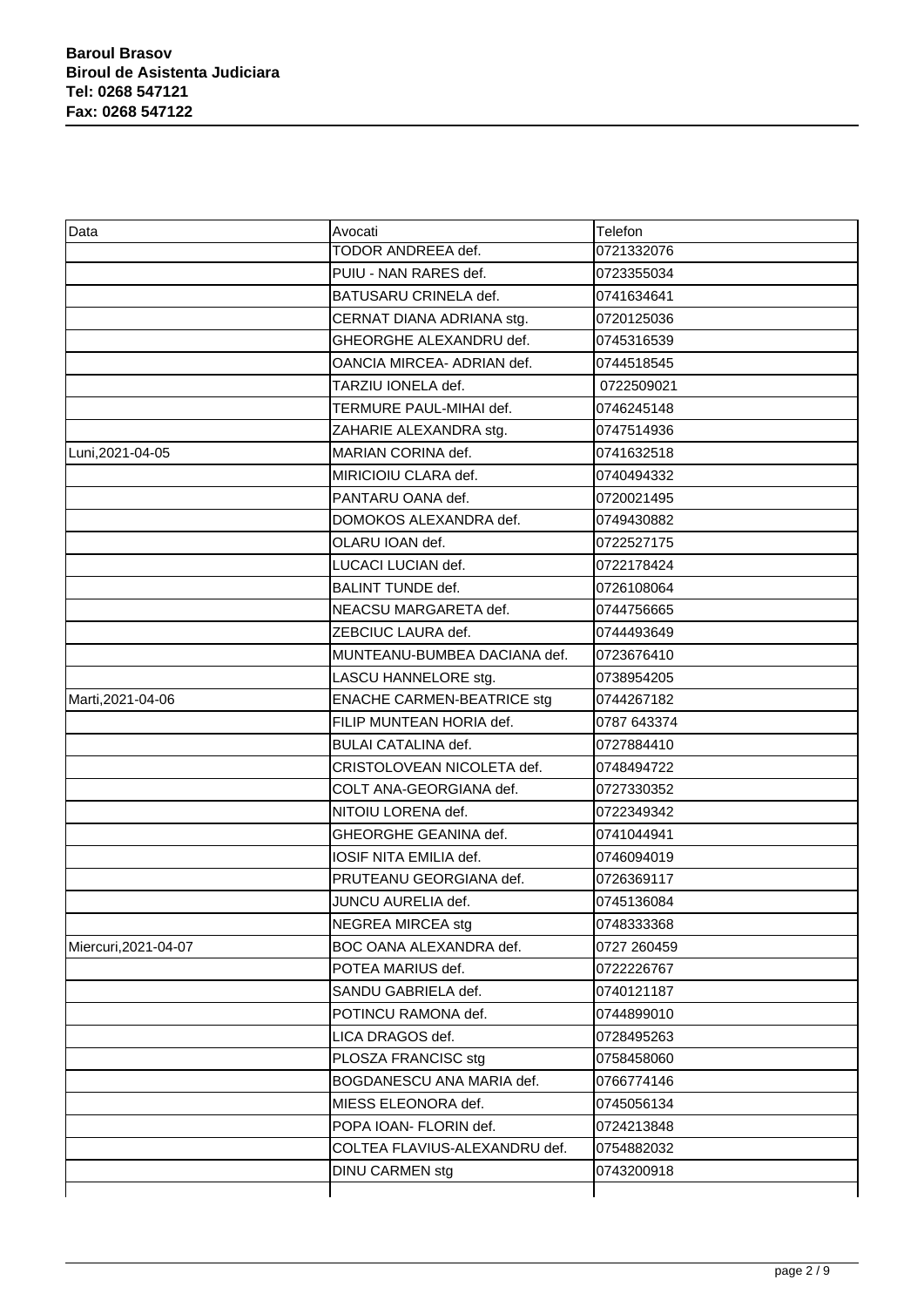| Data                 | Avocati                         | Telefon     |
|----------------------|---------------------------------|-------------|
| Joi, 2021-04-08      | CICU DANIELA def.               | 0724321545  |
|                      | CRETU VIORICA def.              | 0751212159  |
|                      | CRISAN OCTAVIAN def.            | 0720397541  |
|                      | PIRAU CODRUTA def.              | 0746175800  |
|                      | DRAGHICI ALEXANDRU def.         | 0741107453  |
|                      | DUMITRASCU ANDREEA def.         | 0772293437  |
|                      | DUMITRACIUC LAURA def.          | 0745083533  |
|                      | MINISCLOUX LOREDANA- ALICE def. | 0742691251  |
|                      | DUMITRACHE IOANA def.           | 0720515217  |
|                      | RADU OANA MADALINA stg.         | 0784549240  |
|                      | DUMITRESCU ANA MARIA def.       | 0722654943  |
| Vineri, 2021-04-09   | POPESCU DANIELA def.            | 0726311009  |
|                      | ECHIM OANA- LAURA def.          | 0721457595  |
|                      | NECHIFOR ANDREEA-RALUCA stg.    | 0762417358  |
|                      | SZAKACS CAMELIA def.            | 0722743345  |
|                      | KULCSAR ALEXANDRU def.          | 0723536595  |
|                      | DUGAIASU ROXANA def.            | 0723355049  |
|                      | GHITIU LOREDANA def.            | 0747350585  |
|                      | NEAGU CATALIN def.              | 0722234907  |
|                      | POP SIMONA IULIA def.           | 0745017631  |
|                      | MARCHIS SORINA-IOANA stg.       | 0784235746  |
|                      | <b>MOGA MIHAELA STG</b>         | 0745067636  |
| Sambata, 2021-04-10  | GHEORGHE MIHNEA stg.            | 0723551804  |
|                      | PAUN ALINA def.                 | 0744560767  |
|                      | CERBU BOGDAN def.               | 0723553013  |
|                      | CLINCIU IOANA DIANA stg         | 0753908227  |
|                      | POSTICA SERGIU MARIAN stg       | 0751019126  |
|                      | BOTEA DORU def.                 | 0744312032  |
|                      | GIURGIU VLAD def.               | 0744393916  |
|                      | MONEA ALINA def.                | 0740028312  |
|                      | TICUSAN ANDREEA def.            | 0723255858  |
|                      | MARZA RALUCA def.               | 0726777422  |
|                      | NEGUMEREANU ANA-MARIA stg.      | 0754539806  |
| Duminica, 2021-04-11 | CONSTANTIN ANDRA stg            | 0744428943  |
|                      | CIOROIANU DIANA A. def.         | 0746438036  |
|                      | ANCA MARIA-DIANA def.           | 0723501955  |
|                      | HASMASAN ALEXANDRA def.         | 0740901618  |
|                      | ANDREI LIVIU- TIT def.          | 0722566663  |
|                      | BORCOMAN BUCUR - IOAN def.      | 0744815018  |
|                      | HLIBAN CRISTIAN def.            | 0744656162  |
|                      | MIHU IOANA def.                 | 0788819771  |
|                      | PETRE (JINGA) MIHAELA def.      | 0744 406636 |
|                      |                                 |             |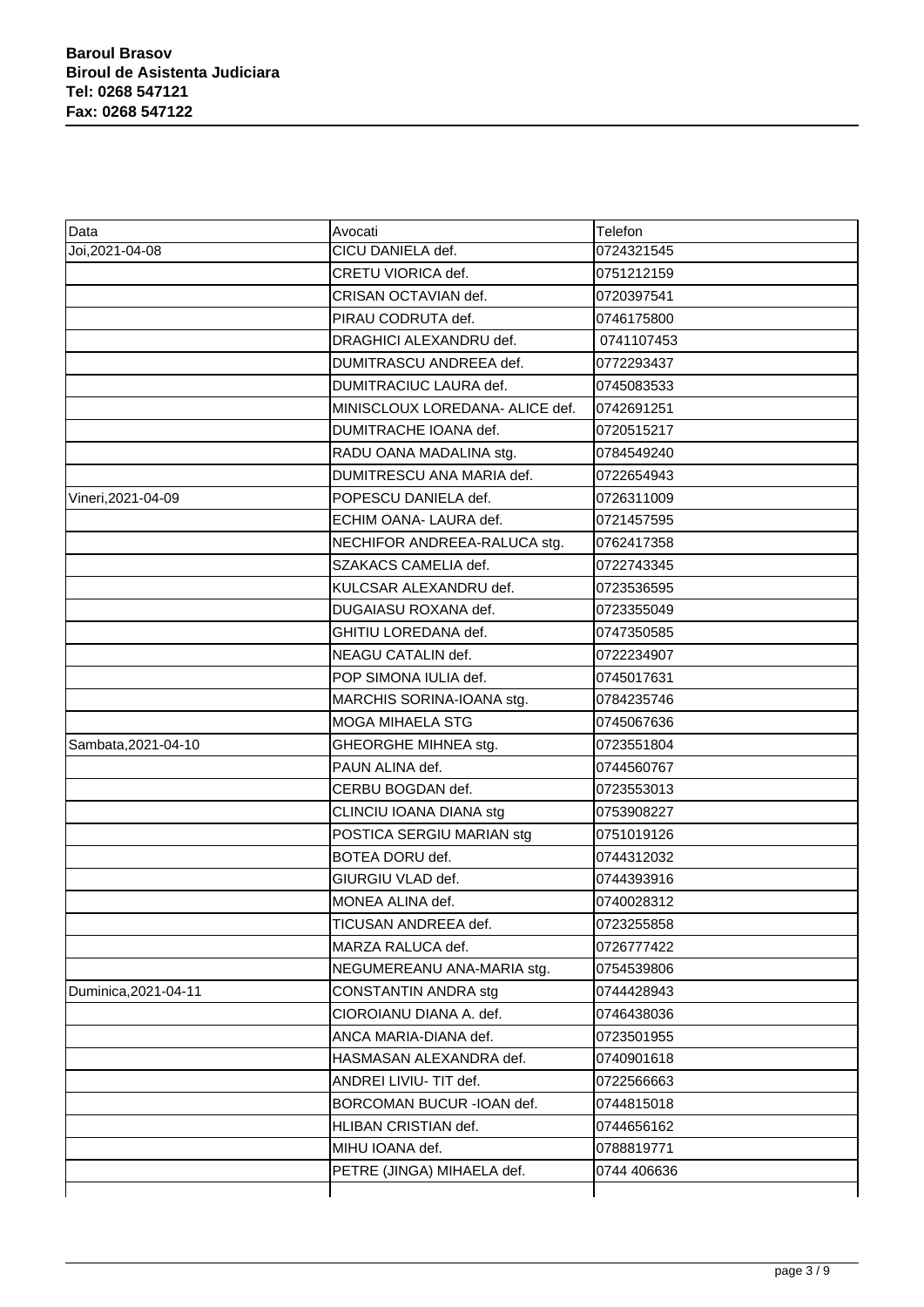| Data                 | Avocati                                     | Telefon                 |
|----------------------|---------------------------------------------|-------------------------|
|                      | VOINESCU MADALINA def.                      | 0745989750              |
|                      | LABUS ANA-MARIA stg.                        | 0740367741              |
| Luni, 2021-04-12     | FARCAS MADALINA CRISTINA stg                | 0740976395              |
|                      | ARMANU RAMONA def.                          | 0722911959              |
|                      | CLINCIU ANA MARIA MALINA stg.               | 0755037415              |
|                      | ILIE IRINA-LILIANA def.                     | 0720589268              |
|                      | URSU MADALIN COSMIN stg.                    | 0758767747              |
|                      | CRACIUN LAURA def.                          | 0723394929              |
|                      | LUPU ANDRADA def.                           | 0761778772              |
|                      | MOTOC MARIUS def.                           | 0721369736              |
|                      | AVRAM RALUCA def.                           | 0722534685              |
|                      | IORDACHE GEORGE-GABRIEL stg.                | 0727450086              |
|                      | GRAPA IOANA-ANDREEA stg.                    | 0747781479              |
| Marti, 2021-04-13    | SEGNEANU ADRIAN def.                        | 0744687658              |
|                      | OANCIA ANA- MARIA def.                      | 0743044253              |
|                      | LEAHU MARIA stg.                            | 0743570346              |
|                      | CRISAN HORATIU def.                         | 0730004700              |
|                      | DOGARU MIHAI- MARIAN def.                   | 0788287313              |
|                      | <b>DUGAIASU LUCIAN def.</b>                 | 0724615702 / 0268419647 |
|                      | KERESZTES ZOLTAN def.                       | 0722569921              |
|                      | POMANA GEORGETA def.                        | 0722331187              |
|                      | LOVENBERGEL RENATA def.                     | 0744218565              |
|                      | LEFTER BIANCA MARIA stg                     | 0746774892              |
|                      | GHERGHIN IRINA ROXANA stg                   | 0755544047              |
| Miercuri, 2021-04-14 | PATURESCU ADRIAN def.                       | 0722518972              |
|                      | TIBELEA ALEXANDRA stg.                      | 0766320320              |
|                      | ULARIU MARIA CRISTINA def.                  | 0744432188              |
|                      | SIMBOTIN RAMONA def.                        | 0730102302              |
|                      | <b>BUDESCU LILIANA def.</b>                 | 0726686200              |
|                      | CRISTEA IULIANA def.                        | 0761149584              |
|                      | MATEFI ROXANA def.                          | 0722950412              |
|                      | SAMOTA ANDREEA def.                         | 0722442279              |
|                      | MUNTEANU-BUMBEA VLAD def.                   | 0730026446              |
|                      | PATRASCU GABRIELA MIHAELA stg.              | 0728452455              |
| Joi, 2021-04-15      | GHEORGHE ALEXANDRU def.                     | 0745316539              |
|                      | ALDEA SILVIU stg.                           | 0747218633              |
|                      | ZAHARIE ALEXANDRA stg.                      | 0747514936              |
|                      | APOSTOL DANIEL def.                         | 0723772559              |
|                      | CONEA LORENA NICOLETA def.                  | 0745929990              |
|                      | <b>COMANICIU HORATIU- EMILIAN</b>           | 0723517628              |
|                      | MERENTITIS (MARDARE) ROXANA def. 0743029989 |                         |
|                      | PUIU - NAN RARES def.                       | 0723355034              |
|                      |                                             |                         |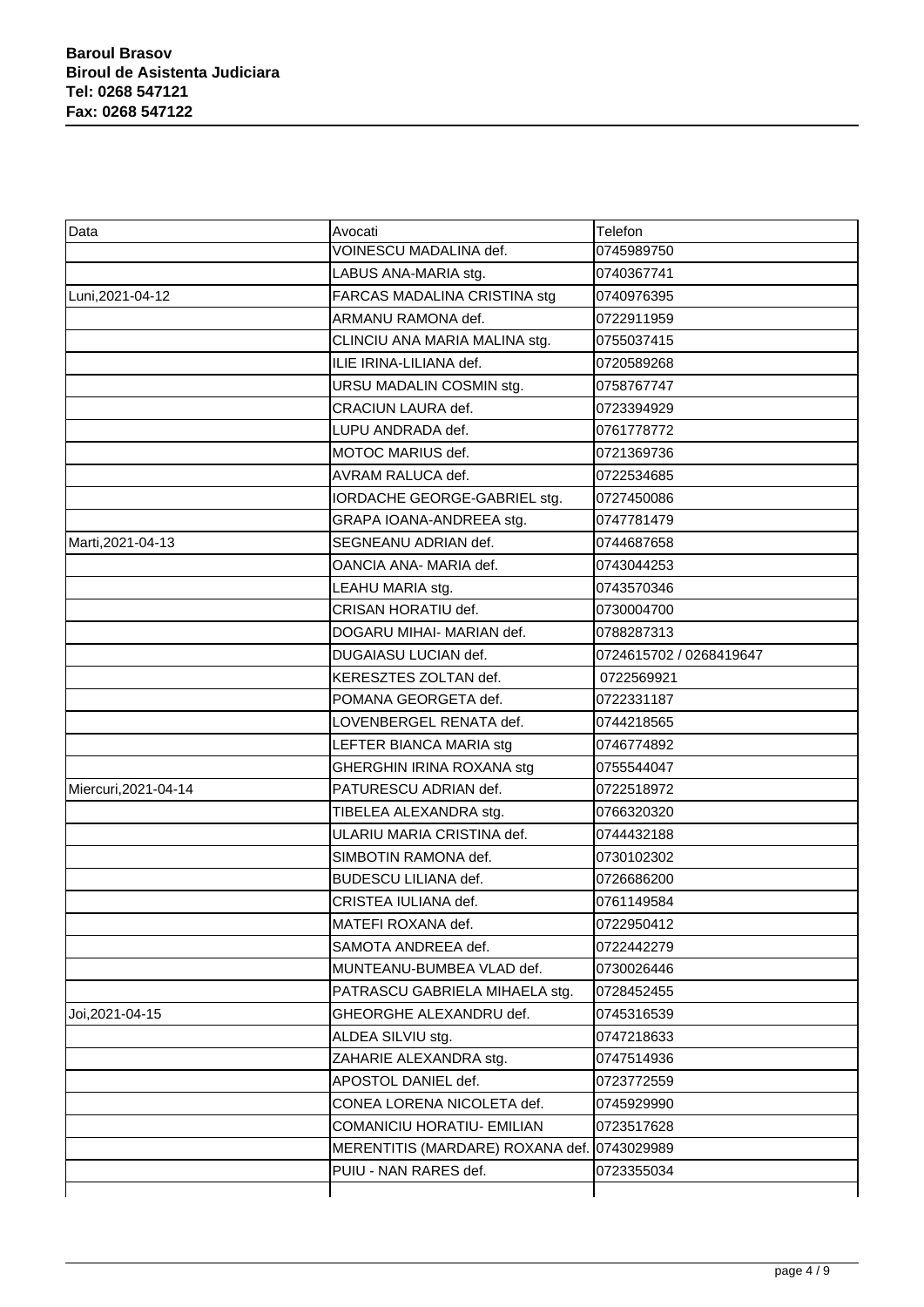| Data                 | Avocati                           | Telefon     |
|----------------------|-----------------------------------|-------------|
|                      | COMSA-FULGA GABRIEL def.          | 0722345102  |
|                      | PREDA OANA def.                   | 0728139143  |
| Vineri, 2021-04-16   | CIOLACU CORINA def.               | 0722376183  |
|                      | DUTIA IOANA- CRISTINA def.        | 0722417707  |
|                      | LASCU HANNELORE stg.              | 0738954205  |
|                      | ALEXEI CLAUDIA def.               | 0731042828  |
|                      | ROGOZEA MIHAELA-CLAUDIA def.      | 0740464196  |
|                      | FLUTURAS MARIUS def.              | 0722994745  |
|                      | MIRICIOIU CLARA def.              | 0740494332  |
|                      | ROSU CLAUDIU def.                 | 0744636271  |
|                      | ROMER KLAUDIA def.                | 0744221977  |
|                      | CERNAT DIANA ADRIANA stg.         | 0720125036  |
| Sambata, 2021-04-17  | ZEBCIUC LAURA def.                | 0744493649  |
|                      | MANOIL ANA-MARIA def.             | 0725543618  |
|                      | OANCIA MIRCEA- ADRIAN def.        | 0744518545  |
|                      | BUDESCU BOGDAN def.               | 0722523034  |
|                      | TERMURE PAUL-MIHAI def.           | 0746245148  |
|                      | BEGAN CRISTINA def.               | 0740155347  |
|                      | LUCACI LUCIAN def.                | 0722178424  |
|                      | TODOR ANDREEA def.                | 0721332076  |
|                      | IANCU MIRCEA def.                 | 0770604215  |
|                      | <b>ENACHE CARMEN-BEATRICE stg</b> | 0744267182  |
| Duminica, 2021-04-18 | <b>BALINT TUNDE def.</b>          | 0726108064  |
|                      | COLTEA FLAVIUS-ALEXANDRU def.     | 0754882032  |
|                      | MUNTEANU-BUMBEA DACIANA def.      | 0723676410  |
|                      | MIESS ELEONORA def.               | 0745056134  |
|                      | BOGDANESCU ANA MARIA def.         | 0766774146  |
|                      | COLT ANA-GEORGIANA def.           | 0727330352  |
|                      | POPESCU IOANA def.                | 0723005092  |
|                      | VISA ANDREEA def.                 | 0751863724  |
|                      | FILIP MUNTEAN HORIA def.          | 0787 643374 |
|                      | PLOSZA FRANCISC stg               | 0758458060  |
| Luni, 2021-04-19     | PRUTEANU GEORGIANA def.           | 0726369117  |
|                      | NEACSU MARGARETA def.             | 0744756665  |
|                      | MINISCLOUX LOREDANA- ALICE def.   | 0742691251  |
|                      | SERBAN ANDREI def.                | 0723218031  |
|                      | DINU CARMEN stg                   | 0743200918  |
|                      | BEGAN LIVIU def.                  | 0745040660  |
|                      | POTEA MARIUS def.                 | 0722226767  |
|                      | VIRBAN CRISTINA - DANIELA def.    | 0731298400  |
|                      | DUMITRASCU ANDREEA def.           | 0772293437  |
| Marti, 2021-04-20    | <b>MOGA MIHAELA STG</b>           | 0745067636  |
|                      |                                   |             |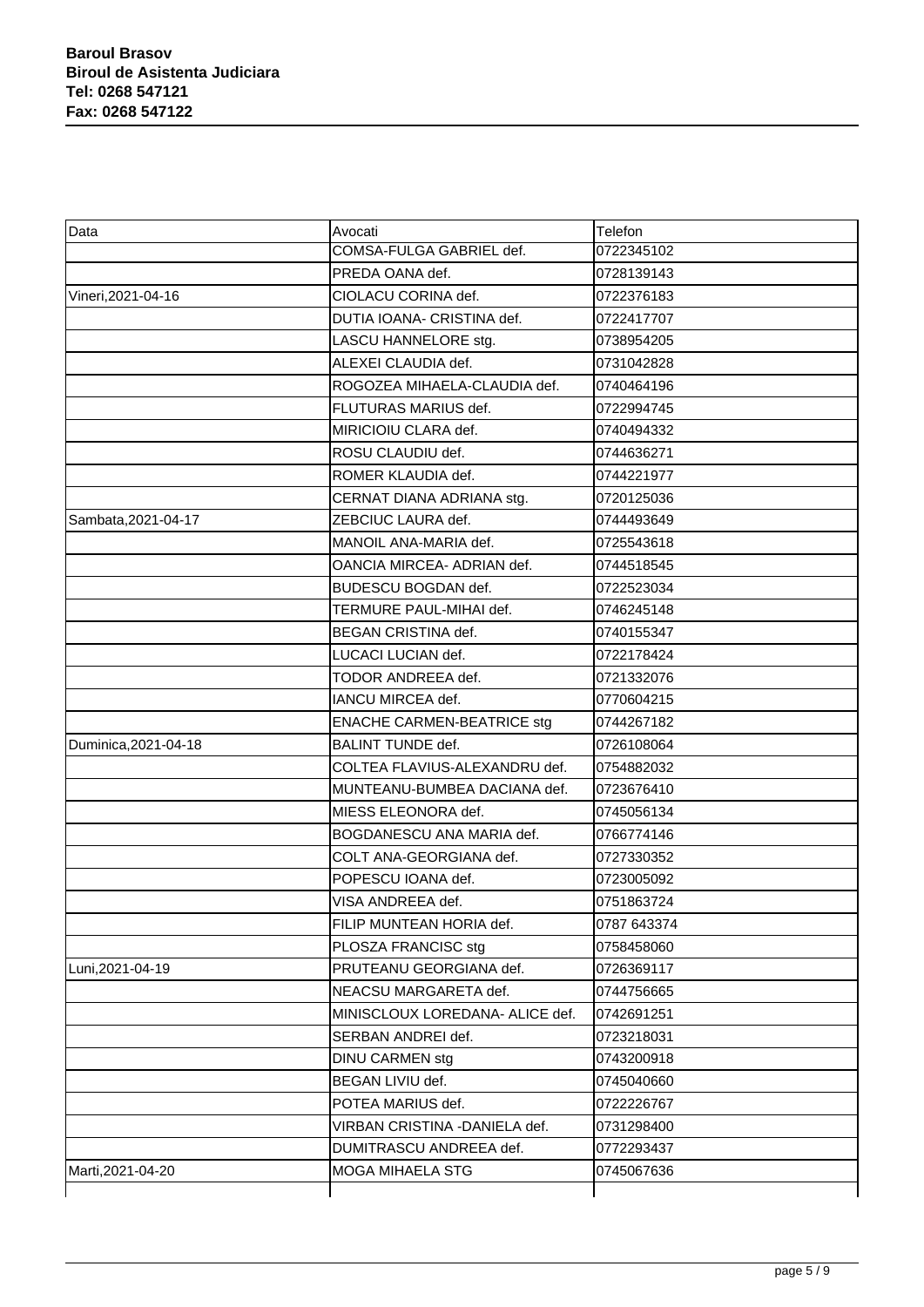| Data                 | Avocati                       | Telefon                 |
|----------------------|-------------------------------|-------------------------|
|                      | FEROIU ANA MARIA def.         | 0730439077              |
|                      | DUMITRESCU ANA MARIA def.     | 0722654943              |
|                      | MOCANU DANIEL def.            | 0744424037              |
|                      | IOSIF NITA EMILIA def.        | 0746094019              |
|                      | CRISTOLOVEAN NICOLETA def.    | 0748494722              |
|                      | DUGAIASU ROXANA def.          | 0723355049              |
|                      | PANTARU OANA def.             | 0720021495              |
|                      | KULCSAR ALEXANDRU def.        | 0723536595              |
| Miercuri, 2021-04-21 | POP SIMONA IULIA def.         | 0745017631              |
|                      | MONEA ALINA def.              | 0740028312              |
|                      | DUMITRACHE IOANA def.         | 0720515217              |
|                      | BOTEA DORU def.               | 0744312032              |
|                      | OANA ANITA def.               | 0721586728              |
|                      | CRISAN OCTAVIAN def.          | 0720397541              |
|                      | PAUN ALINA def.               | 0744560767              |
|                      | STANCIOIU RASVAN def.         | 0741090834              |
|                      | CARSTOCEA CRACIUN MARA def.   | 0740230344              |
|                      | CLINCIU IOANA DIANA stg       | 0753908227              |
|                      | POSTICA SERGIU MARIAN stg     | 0751019126              |
| Joi, 2021-04-22      | TIRU SORIN def.               | 0729354035              |
|                      | MIHU IOANA def.               | 0788819771              |
|                      | PETRE (JINGA) MIHAELA def.    | 0744 406636             |
|                      | VOICU LIVIA IOANA def.        | 0723472711              |
|                      | GHEORGHE GEANINA def.         | 0741044941              |
|                      | ANDREI LIVIU- TIT def.        | 0722566663              |
|                      | GYORFFI GEORGETA def.         | 0744497749 / 0721324238 |
|                      | PURCELEA DIANA def.           | 0727201201              |
|                      | ANCA MARIA-DIANA def.         | 0723501955              |
|                      | CIOROIANU DIANA A. def.       | 0746438036              |
| Vineri, 2021-04-23   | NEAGU CATALIN def.            | 0722234907              |
|                      | POPA IOAN- FLORIN def.        | 0724213848              |
|                      | <b>NEGREA MIRCEA stg</b>      | 0748333368              |
|                      | JUNCU AURELIA def.            | 0745136084              |
|                      | LABUS ANA-MARIA stg.          | 0740367741              |
|                      | ARMANU RAMONA def.            | 0722911959              |
|                      | GHEORGHIESCU EMANUELA def.    | 0721241914              |
|                      | COLTEA ROXANA def.            | 0744650659              |
|                      | ILIE IRINA-LILIANA def.       | 0720589268              |
|                      | CLINCIU ANA MARIA MALINA stg. | 0755037415              |
|                      | URSU MADALIN COSMIN stg.      | 0758767747              |
| Sambata, 2021-04-24  | DUDAU ALEXANDRU G. DEF.       | 0743598124              |
|                      | GRAPA IOANA-ANDREEA stg.      | 0747781479              |
|                      |                               |                         |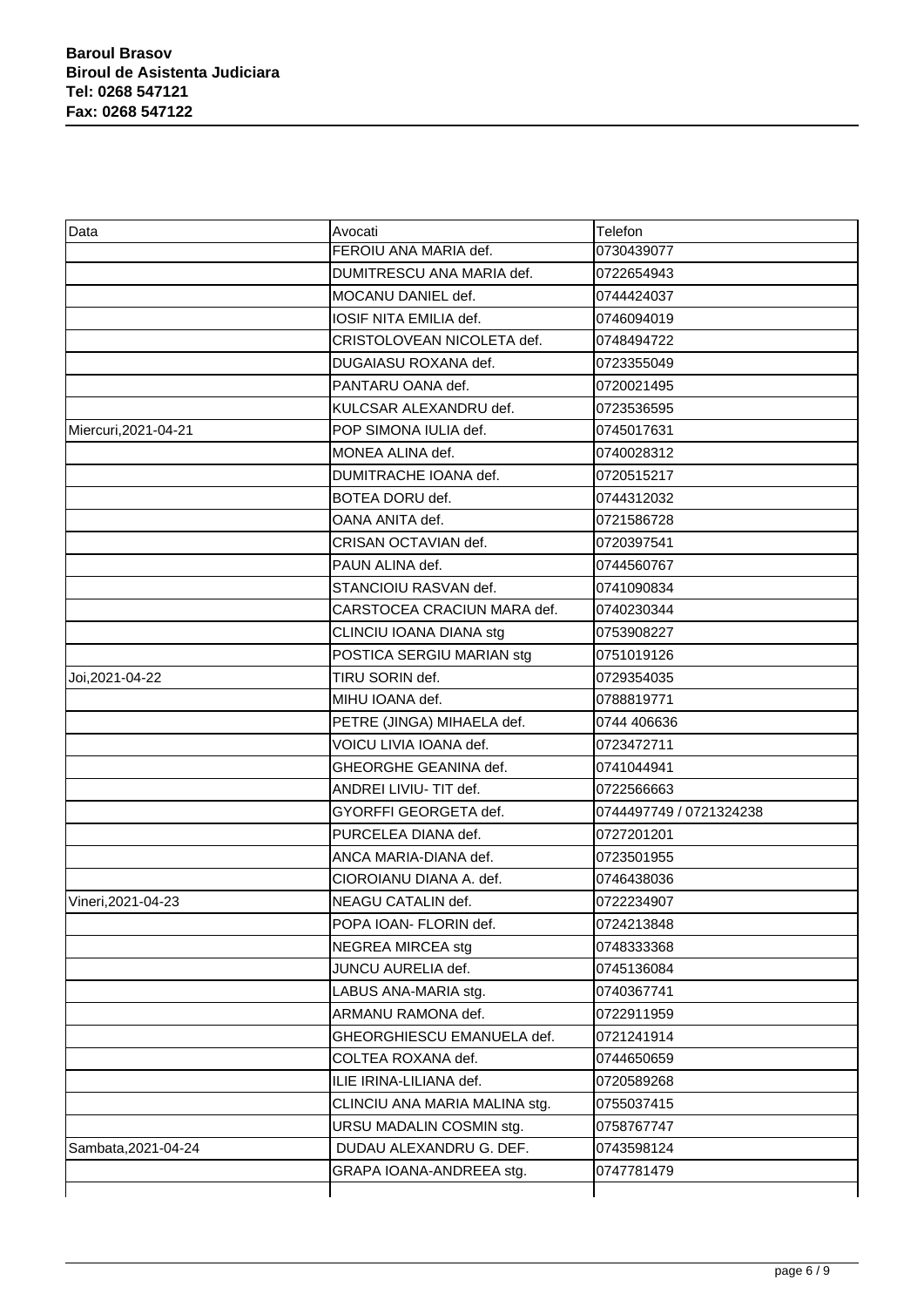| Data                 | Avocati                      | Telefon     |
|----------------------|------------------------------|-------------|
|                      | GHERGHIN IRINA ROXANA stg    | 0755544047  |
|                      | POMANA GEORGETA def.         | 0722331187  |
|                      | <b>AVRAM RALUCA def.</b>     | 0722534685  |
|                      | <b>BARABAS MELINDA def.</b>  | 0749748547  |
|                      | CRISAN HORATIU def.          | 0730004700  |
|                      | OANCIA ANA- MARIA def.       | 0743044253  |
|                      | POPESCU DANIELA def.         | 0726311009  |
|                      | MOGA ROXANA def.             | 0761970744  |
|                      | FARCAS MADALINA CRISTINA stg | 0740976395  |
| Duminica, 2021-04-25 | RADU OANA MADALINA stg.      | 0784549240  |
|                      | FILIP LOREDANA def.          | 0756213146  |
|                      | TICUSAN ANDREEA def.         | 0723255858  |
|                      | TARZIU IONELA def.           | 0722509021  |
|                      | LOVENBERGEL RENATA def.      | 0744218565  |
|                      | BATUSARU CRINELA def.        | 0741634641  |
|                      | DOGARU MIHAI- MARIAN def.    | 0788287313  |
|                      | PATURESCU ADRIAN def.        | 0722518972  |
|                      | DOMOKOS ALEXANDRA def.       | 0749430882  |
|                      | LEAHU MARIA stg.             | 0743570346  |
|                      | TIBELEA ALEXANDRA stg.       | 0766320320  |
| Luni, 2021-04-26     | NEGUMEREANU ANA-MARIA stg.   | 0754539806  |
|                      | MARZA RALUCA def.            | 0726777422  |
|                      | GHITIU LOREDANA def.         | 0747350585  |
|                      | PREDA OANA def.              | 0728139143  |
|                      | DUMITRACIUC LAURA def.       | 0745083533  |
|                      | BARBU MARIANA def.           | 0752035827  |
|                      | HASMASAN ALEXANDRA def.      | 0740901618  |
|                      | SEGNEANU ADRIAN def.         | 0744687658  |
|                      | OLARU IOAN def.              | 0722527175  |
|                      | GHEORGHE MIHNEA stg.         | 0723551804  |
| Marti, 2021-04-27    | LUPU ANDRADA def.            | 0761778772  |
|                      | MUNTEANU-BUMBEA VLAD def.    | 0730026446  |
|                      | MOTOC MARIUS def.            | 0721369736  |
|                      | COMSA-FULGA GABRIEL def.     | 0722345102  |
|                      | ROMER KLAUDIA def.           | 0744221977  |
|                      | <b>BUDESCU LILIANA def.</b>  | 0726686200  |
|                      | NITOIU LORENA def.           | 0722349342  |
|                      | SIMBOTIN RAMONA def.         | 0730102302  |
|                      | BOC OANA ALEXANDRA def.      | 0727 260459 |
|                      | MARIAN CORINA def.           | 0741632518  |
| Miercuri, 2021-04-28 | BEGAN CRISTINA def.          | 0740155347  |
|                      | COMANICIU HORATIU- EMILIAN   | 0723517628  |
|                      |                              |             |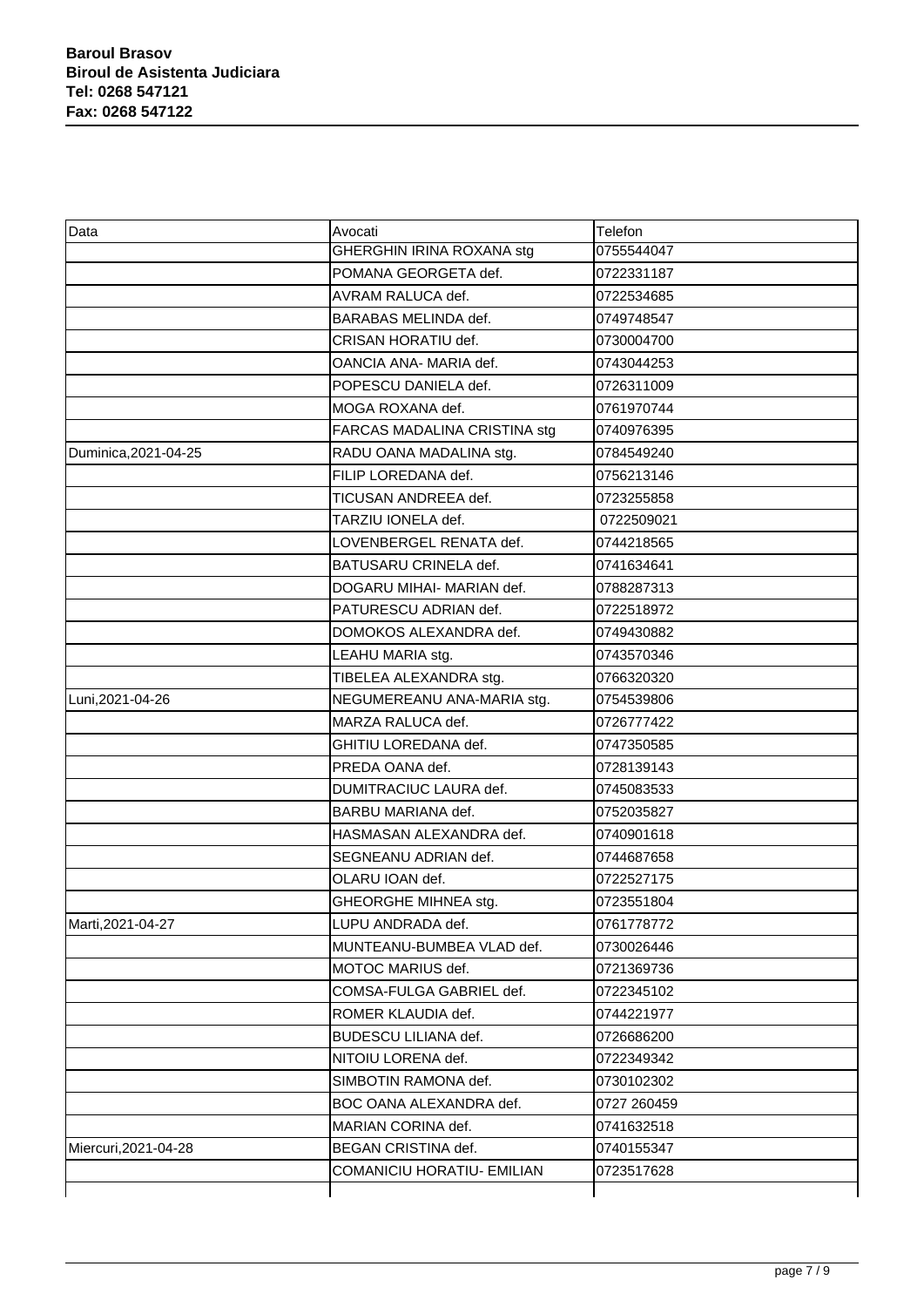| Data               | Avocati                        | Telefon    |
|--------------------|--------------------------------|------------|
|                    | KERESZTES ZOLTAN def.          | 0722569921 |
|                    | ROSU CLAUDIU def.              | 0744636271 |
|                    | IANCU MIRCEA def.              | 0770604215 |
|                    | <b>BULAI CATALINA def.</b>     | 0727884410 |
|                    | DRAGHICI ALEXANDRU def.        | 0741107453 |
|                    | SANDU GABRIELA def.            | 0740121187 |
|                    | POTINCU RAMONA def.            | 0744899010 |
|                    | LICA DRAGOS def.               | 0728495263 |
| Joi, 2021-04-29    | HLIBAN CRISTIAN def.           | 0744656162 |
|                    | GIURGIU VLAD def.              | 0744393916 |
|                    | BORCOMAN BUCUR - IOAN def.     | 0744815018 |
|                    | MARCHIS SORINA-IOANA stg.      | 0784235746 |
|                    | FLUTURAS MARIUS def.           | 0722994745 |
|                    | CICU DANIELA def.              | 0724321545 |
|                    | MORARU BEATRICE def.           | 0751225114 |
|                    | SZAKACS CAMELIA def.           | 0722743345 |
|                    | PIRAU CODRUTA def.             | 0746175800 |
|                    | <b>CONSTANTIN ANDRA stg</b>    | 0744428943 |
| Vineri, 2021-04-30 | CRACIUN LAURA def.             | 0723394929 |
|                    | <b>BEGAN LIVIU def.</b>        | 0745040660 |
|                    | VOINESCU MADALINA def.         | 0745989750 |
|                    | IORDACHE GEORGE-GABRIEL stg.   | 0727450086 |
|                    | PATRASCU GABRIELA MIHAELA stg. | 0728452455 |
|                    | CERBU BOGDAN def.              | 0723553013 |
|                    | ECHIM OANA- LAURA def.         | 0721457595 |
|                    | ULARIU MARIA CRISTINA def.     | 0744432188 |
|                    | CRETU VIORICA def.             | 0751212159 |
|                    | NECHIFOR ANDREEA-RALUCA stg.   | 0762417358 |

**Extras din regulamentul de asistenta juridica din oficiu:**

 **"Art. 19. Pentru urmarire penala, in zilele in care avocatii sunt de serviciu acestia sunt obligati sa se prezinte personal, substituirea fiind interzisa. Avocatul isi va putea asigura substituirea in situatia in care este solicitat de mai multe ori in cadrul aceleiasi cauze si in baza aceleiasi delegatii, sanctiunea imediata a nerespectarii fiind avertismentul scris publicat pe site-ul si la sediul Baroului.**

 **Art.20. Avocatul solicitat pentru a asigura serviciul de asistenta juridica in faza de urmarire penala sau pentru masuri preventive va putea acorda asistenta pentru maxim doua persoane, parti in cadrul aceluiasi dosar, sanctiunea imediata a nerespectarii fiind avertismentul scris publicat pe site-ul si la sediul Baroului.**

 **Art. 22. In situatiile in care niciun avocat desemnat pentru ziua respectiva nu poate asigura asistenta obligatorie, vor fi contactati telefonic avocatii desemnati pentru ziua urmatoare. Daca si acestia sunt in imposibilitate de a asigura asistenta, Baroul va contacta avocatul responsabil cu serviciul de asistenta juridica urmand ca acesta sa desemneze un alt avocat caruia ii va elibera o dovada scrisa.**